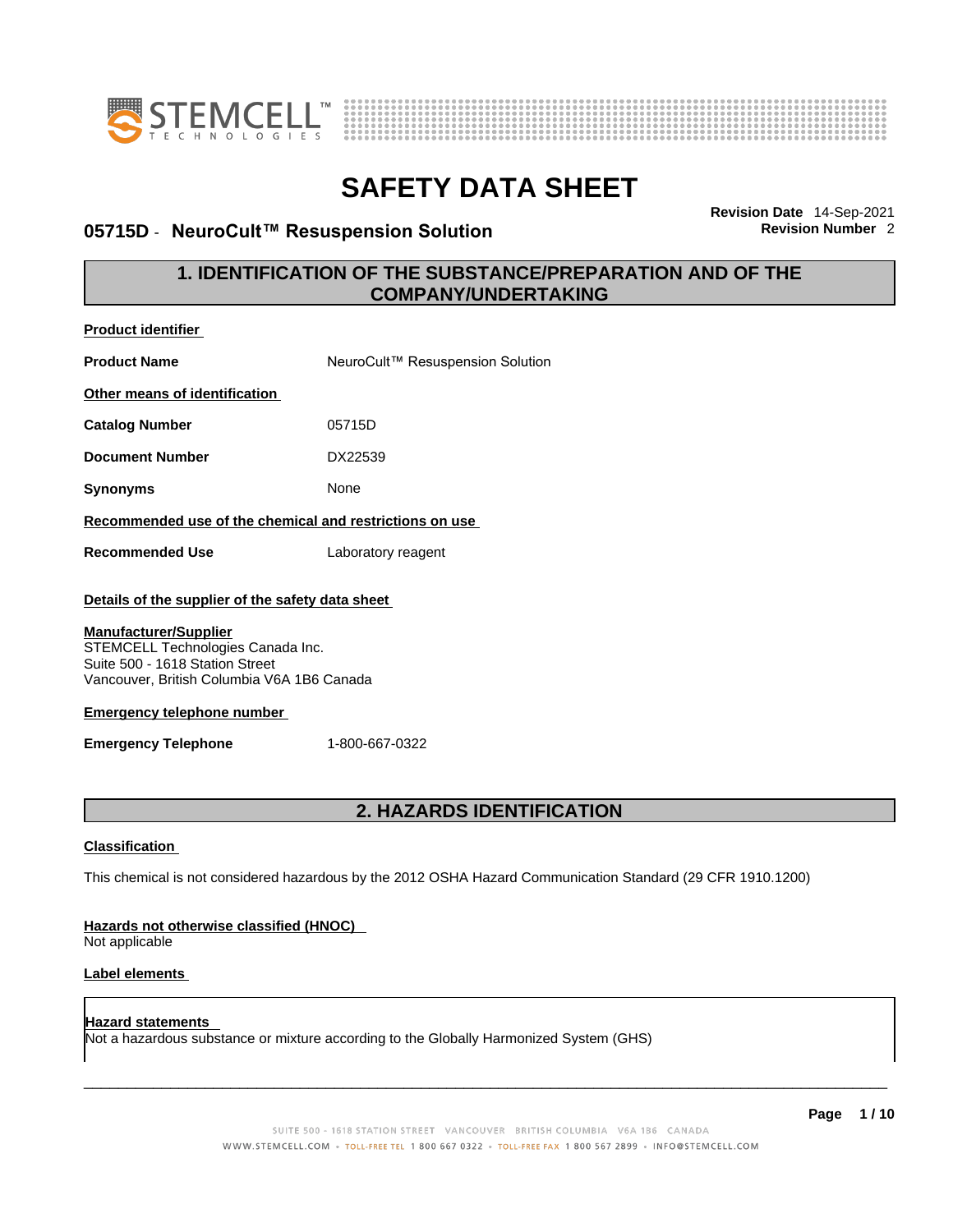



# \_\_\_\_\_\_\_\_\_\_\_\_\_\_\_\_\_\_\_\_\_\_\_\_\_\_\_\_\_\_\_\_\_\_\_\_\_\_\_\_\_\_\_\_\_\_\_\_\_\_\_\_\_\_\_\_\_\_\_\_\_\_\_\_\_\_\_\_\_\_\_\_\_\_\_\_\_\_\_\_\_\_\_\_\_\_\_\_\_\_\_\_\_ **Revision Date** 14-Sep-2021 **05715D** - **NeuroCult™ Resuspension Solution Revision Number** 2

The product contains no substances which at their given concentration, are considered to be hazardous to health.

**Appearance** Clear **Physical state** Liquid

**Odor** No data available

**Other Information**  Not applicable

#### **Unknown acute toxicity** 0 % of the mixture consists of ingredient(s) of unknown toxicity

0 % of the mixture consists of ingredient(s) of unknown acute oral toxicity

0 % of the mixture consists of ingredient(s) of unknown acute dermal toxicity

0 % of the mixture consists of ingredient(s) of unknown acute inhalation toxicity (gas)

0 % of the mixture consists of ingredient(s) of unknown acute inhalation toxicity (vapor)

0 % of the mixture consists of ingredient(s) of unknown acute inhalation toxicity (dust/mist)

### **3. COMPOSITION/INFORMATION ON INGREDIENTS**

#### **Substance**

Not applicable.

#### **Mixture**

Not a hazardous substance or mixture according to the Globally Harmonized System (GHS)

\*The exact percentage (concentration) of composition has been withheld as a trade secret.

### **4. FIRST AID MEASURES**

#### **Description of first aid measures**

| <b>Inhalation</b>   | Remove to fresh air.                                                                                                    |
|---------------------|-------------------------------------------------------------------------------------------------------------------------|
| Eye contact         | Rinse thoroughly with plenty of water for at least 15 minutes, lifting lower and upper eyelids.<br>Consult a physician. |
| <b>Skin contact</b> | Wash skin with soap and water.                                                                                          |
| Ingestion           | Clean mouth with water and drink afterwards plenty of water.                                                            |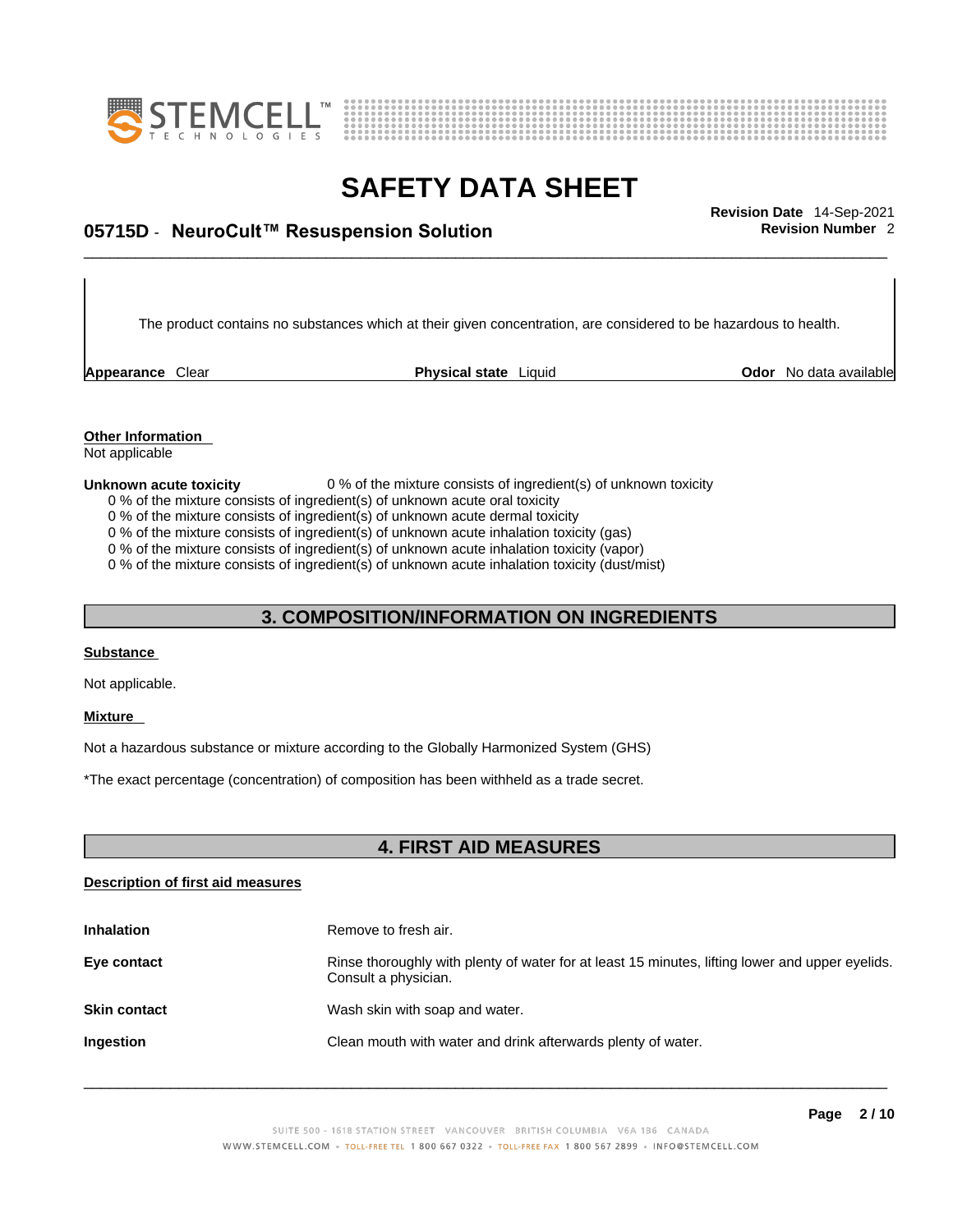



# \_\_\_\_\_\_\_\_\_\_\_\_\_\_\_\_\_\_\_\_\_\_\_\_\_\_\_\_\_\_\_\_\_\_\_\_\_\_\_\_\_\_\_\_\_\_\_\_\_\_\_\_\_\_\_\_\_\_\_\_\_\_\_\_\_\_\_\_\_\_\_\_\_\_\_\_\_\_\_\_\_\_\_\_\_\_\_\_\_\_\_\_\_ **Revision Date** 14-Sep-2021 **05715D** - **NeuroCult™ Resuspension Solution Revision Number** 2

| Most important symptoms and effects, both acute and delayed                                                      |                                                                                                                                       |  |  |  |
|------------------------------------------------------------------------------------------------------------------|---------------------------------------------------------------------------------------------------------------------------------------|--|--|--|
| Symptoms                                                                                                         | No information available.                                                                                                             |  |  |  |
|                                                                                                                  | Indication of any immediate medical attention and special treatment needed                                                            |  |  |  |
| Note to physicians<br>Treat symptomatically.                                                                     |                                                                                                                                       |  |  |  |
|                                                                                                                  |                                                                                                                                       |  |  |  |
|                                                                                                                  | <b>5. FIRE-FIGHTING MEASURES</b>                                                                                                      |  |  |  |
| Suitable Extinguishing Media                                                                                     | Use extinguishing measures that are appropriate to local circumstances and the<br>surrounding environment.                            |  |  |  |
| Unsuitable extinguishing media                                                                                   | CAUTION: Use of water spray when fighting fire may be inefficient.                                                                    |  |  |  |
| Specific hazards arising from the<br>chemical                                                                    | No information available.                                                                                                             |  |  |  |
| <b>Explosion data</b><br><b>Sensitivity to Mechanical Impact None.</b><br><b>Sensitivity to Static Discharge</b> | None.                                                                                                                                 |  |  |  |
| Special protective equipment for<br>fire-fighters                                                                | Firefighters should wear self-contained breathing apparatus and full firefighting turnout<br>gear. Use personal protection equipment. |  |  |  |

### **6. ACCIDENTAL RELEASE MEASURES**

#### **Personal precautions, protective equipment and emergency procedures**

| <b>Personal precautions</b>                          | Ensure adequate ventilation.                                                         |
|------------------------------------------------------|--------------------------------------------------------------------------------------|
| <b>Environmental precautions</b>                     |                                                                                      |
| <b>Environmental precautions</b>                     | See Section 12 for additional Ecological Information.                                |
| Methods and material for containment and cleaning up |                                                                                      |
| <b>Methods for containment</b>                       | Prevent further leakage or spillage if safe to do so.                                |
| Methods for cleaning up                              | Pick up and transfer to properly labeled containers.                                 |
| Prevention of secondary hazards                      | Clean contaminated objects and areas thoroughly observing environmental regulations. |
|                                                      |                                                                                      |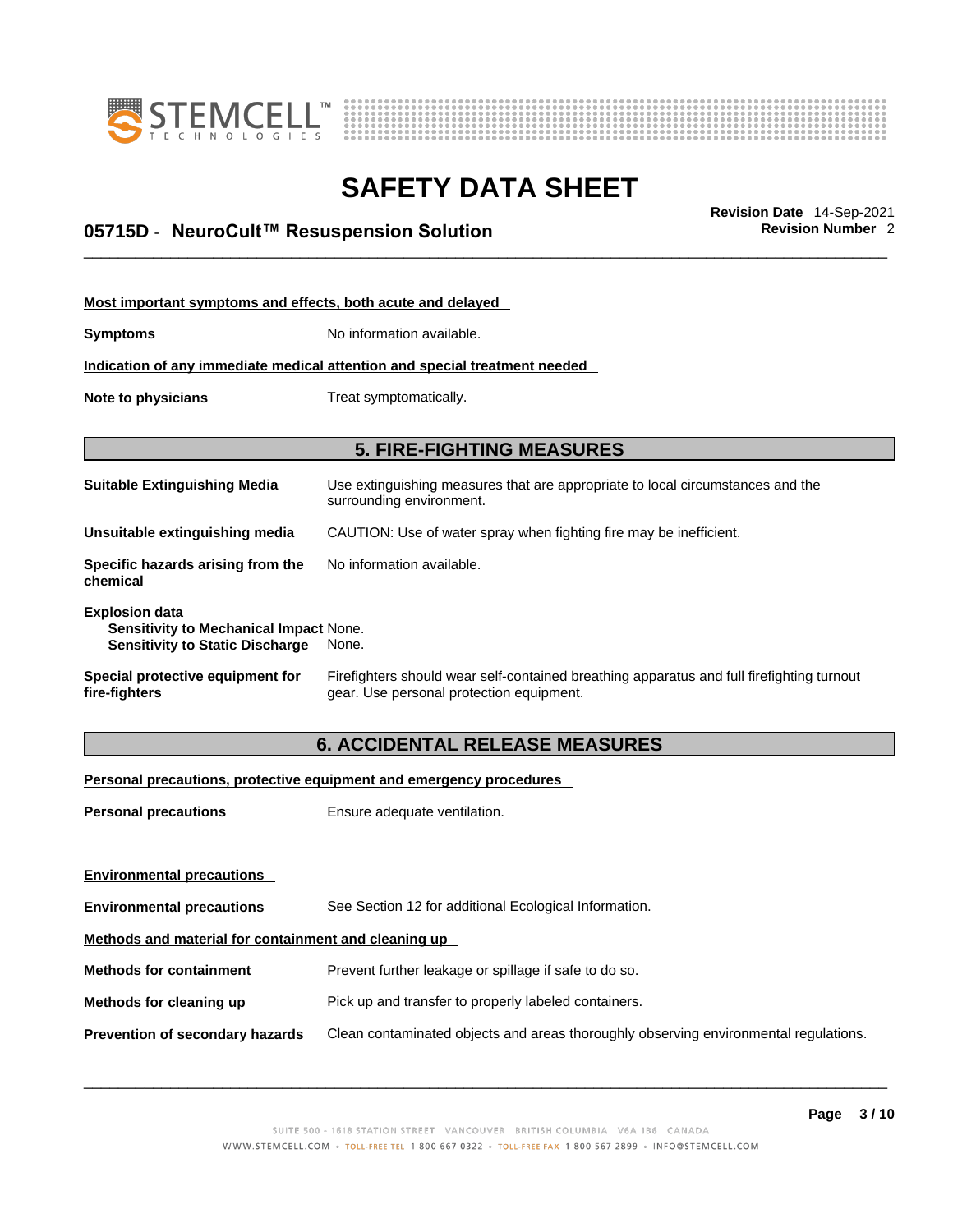



# \_\_\_\_\_\_\_\_\_\_\_\_\_\_\_\_\_\_\_\_\_\_\_\_\_\_\_\_\_\_\_\_\_\_\_\_\_\_\_\_\_\_\_\_\_\_\_\_\_\_\_\_\_\_\_\_\_\_\_\_\_\_\_\_\_\_\_\_\_\_\_\_\_\_\_\_\_\_\_\_\_\_\_\_\_\_\_\_\_\_\_\_\_ **Revision Date** 14-Sep-2021 **05715D** - **NeuroCult™ Resuspension Solution Revision Number** 2

|                                                              | 7. HANDLING AND STORAGE                                                                                                                                                     |  |  |  |
|--------------------------------------------------------------|-----------------------------------------------------------------------------------------------------------------------------------------------------------------------------|--|--|--|
| <b>Precautions for safe handling</b>                         |                                                                                                                                                                             |  |  |  |
| Advice on safe handling                                      | Handle in accordance with good industrial hygiene and safety practice.                                                                                                      |  |  |  |
| Conditions for safe storage, including any incompatibilities |                                                                                                                                                                             |  |  |  |
| <b>Storage Conditions</b>                                    | Store in accordance with information listed on the Product Information Sheet (PIS).                                                                                         |  |  |  |
|                                                              |                                                                                                                                                                             |  |  |  |
|                                                              | 8. EXPOSURE CONTROLS/PERSONAL PROTECTION                                                                                                                                    |  |  |  |
| <b>Control parameters</b>                                    |                                                                                                                                                                             |  |  |  |
| <b>Exposure Limits</b>                                       | This product, as supplied, does not contain any hazardous materials with occupational<br>exposure limits established by the region specific regulatory bodies.              |  |  |  |
| <b>Appropriate engineering controls</b>                      |                                                                                                                                                                             |  |  |  |
| <b>Engineering controls</b>                                  | <b>Showers</b><br>Eyewash stations<br>Ventilation systems.                                                                                                                  |  |  |  |
|                                                              | Individual protection measures, such as personal protective equipment                                                                                                       |  |  |  |
| <b>Eye/face protection</b>                                   | No special protective equipment required.                                                                                                                                   |  |  |  |
| Skin and body protection                                     | No special protective equipment required.                                                                                                                                   |  |  |  |
| <b>Respiratory protection</b>                                | No protective equipment is needed under normal use conditions. If exposure limits are<br>exceeded or irritation is experienced, ventilation and evacuation may be required. |  |  |  |
| <b>General hygiene considerations</b>                        | Handle in accordance with good industrial hygiene and safety practice.                                                                                                      |  |  |  |
|                                                              |                                                                                                                                                                             |  |  |  |

### **9. PHYSICAL AND CHEMICAL PROPERTIES**

**Information on basic physical and chemical properties Physical state** Liquid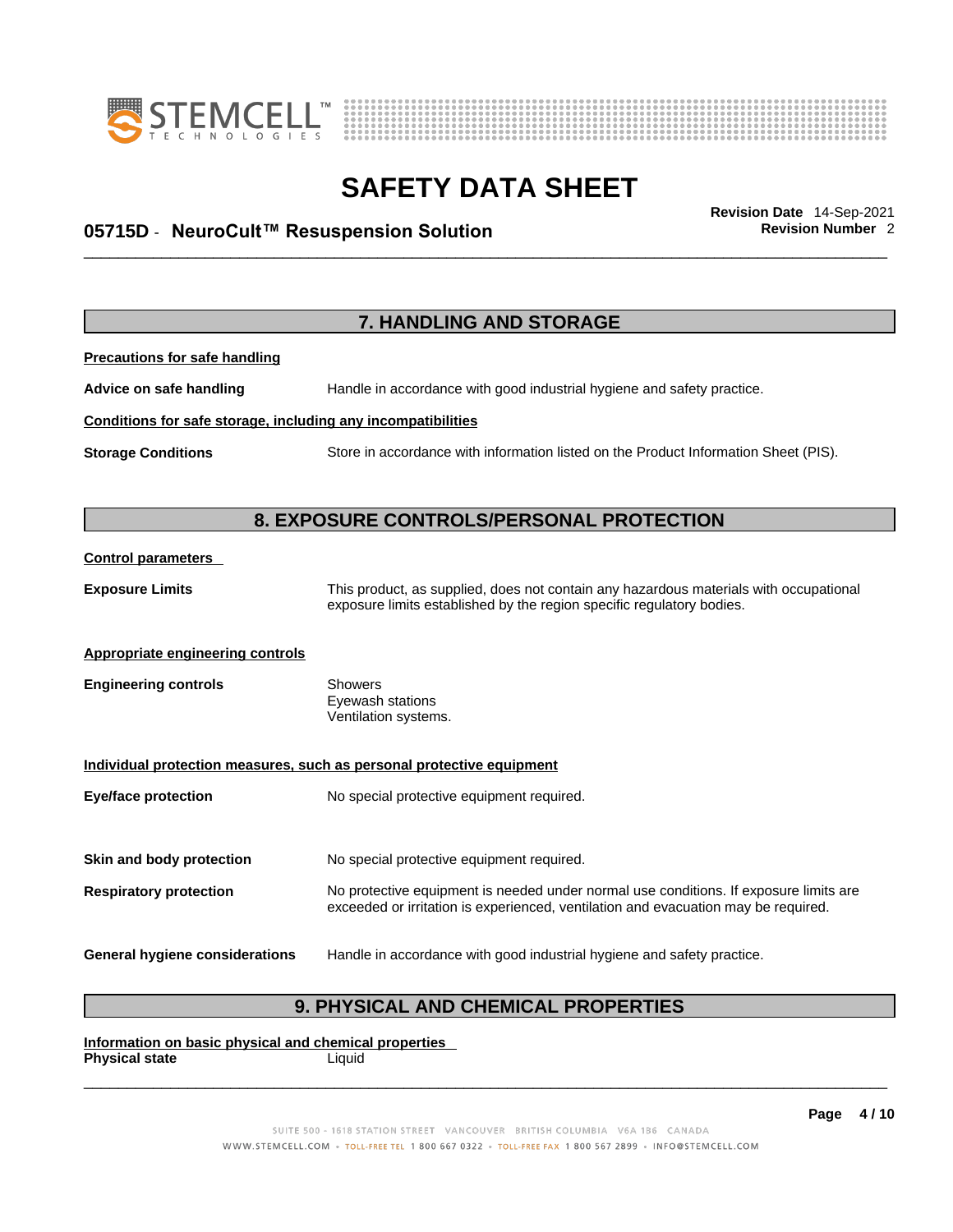



# \_\_\_\_\_\_\_\_\_\_\_\_\_\_\_\_\_\_\_\_\_\_\_\_\_\_\_\_\_\_\_\_\_\_\_\_\_\_\_\_\_\_\_\_\_\_\_\_\_\_\_\_\_\_\_\_\_\_\_\_\_\_\_\_\_\_\_\_\_\_\_\_\_\_\_\_\_\_\_\_\_\_\_\_\_\_\_\_\_\_\_\_\_ **Revision Date** 14-Sep-2021 **05715D** - **NeuroCult™ Resuspension Solution Revision Number** 2

**Appearance Clear** 

**Explosive properties**<br> **Oxidizing properties**<br> **Oxidizing properties**<br> **No information available Oxidizing properties pH** No data available None known **Melting point / freezing point** No data available None known<br> **Rojling point / bojling range** No data available None Known None known **Boiling point / boiling range** No data available **None known**<br>
No data available **None known**<br>
No data available **None known Evaporation rate Cone Cone Access Mone Cone Cone Cone Access Provident Cone Cone Access Provident Cone known<br>
<b>Flammability (solid. gas)** No data available Cone Cone Known **Flammability (solid, gas)** No data available None known **Flammability Limit in Air None known None known Upper flammability limit:** No data available **Lower flammability limit:** No data available **Vapor pressure** 1980 in the Modata available 1980 in the Known None known<br> **Vapor density** 1980 in the None Known None known None known **Vapor density** No data available None known **Relative density Water solubility** No data available None known **Solubility in other solvents** No data available None known **Partition coefficient**<br> **Autoignition temperature**<br>
No data available None None known<br>
None known **Autoignition temperature** Mo data available Mone known<br> **Decomposition temperature** No data available None known **Decomposition temperature** No data available<br> **Kinematic viscosity** No data available **Kinematic viscosity No data available None known**<br> **Discussible No data available None known**<br>
None known **Dynamic viscosity No data available None known** 

**Other Information** 

**Color Color Color Color Color Color Color Color Color Color Color Color Color Color Color Color Color Color Color Color Color Color Color Color Color Color Color Color Odor No data available**<br> **Odor threshold No data available** No data available

**No data available** 

**Softening point**<br> **Molecular weight**<br> **Molecular weight**<br> **Molecular weight**<br> **Molecular weight No information available Molecular formula** No information available **VOC Content (%)**<br> **Content (%)**<br>
No information available<br>
No information available **No information available Bulk density No information available** 

#### **Property CONSCRUTE ACCORDING METHOD Values <b>CONSCRUTE ACCORDING METHOD METHOD METHOD VALUES Property Remarks** • **Method**

### **10. STABILITY AND REACTIVITY**

| <b>Reactivity</b>                                                       | No information available.                 |
|-------------------------------------------------------------------------|-------------------------------------------|
| <b>Chemical stability</b>                                               | Stable under normal conditions.           |
| <b>Possibility of hazardous reactions</b> None under normal processing. |                                           |
| <b>Conditions to avoid</b>                                              | None known based on information supplied. |
| Incompatible materials                                                  | None known based on information supplied. |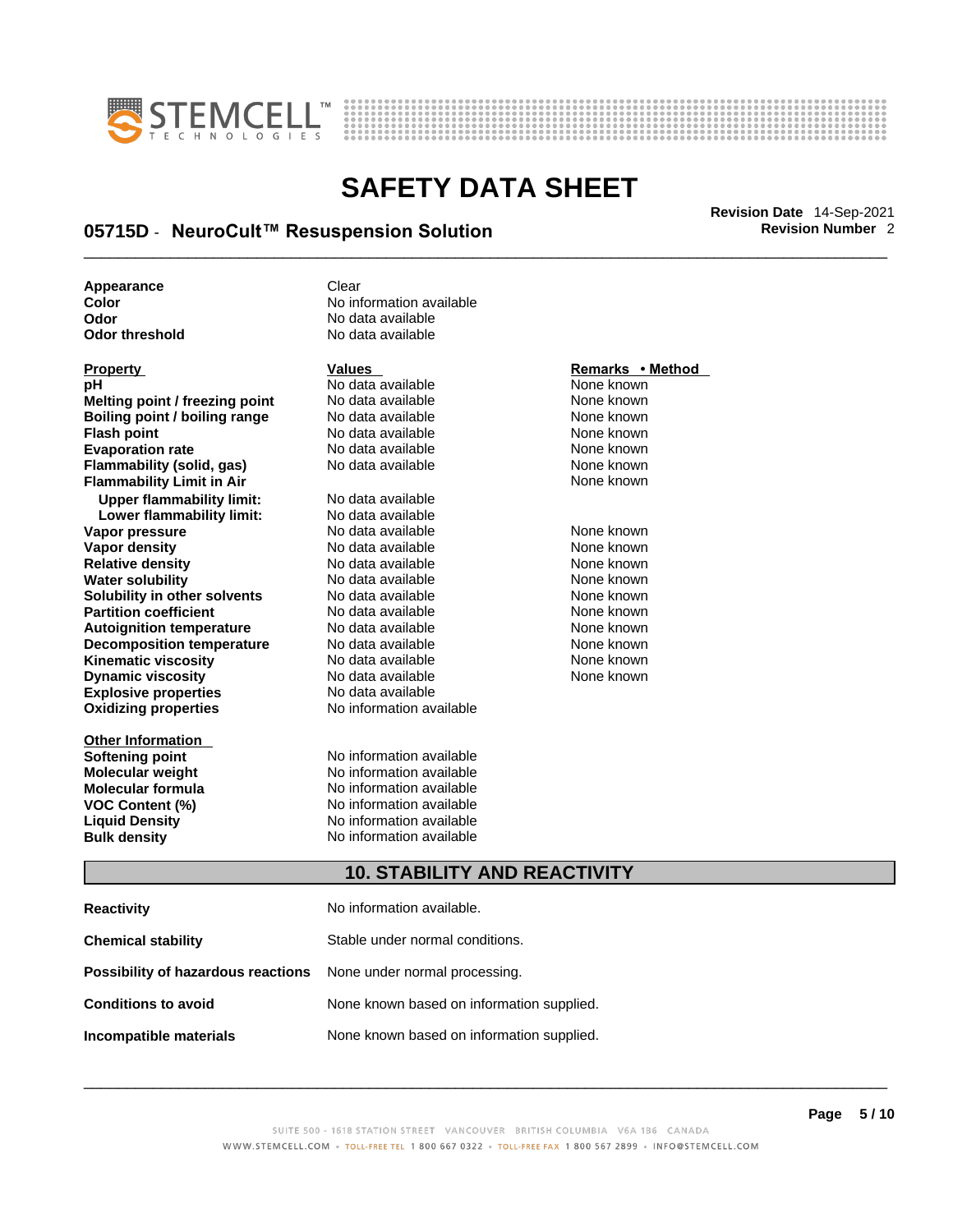



# \_\_\_\_\_\_\_\_\_\_\_\_\_\_\_\_\_\_\_\_\_\_\_\_\_\_\_\_\_\_\_\_\_\_\_\_\_\_\_\_\_\_\_\_\_\_\_\_\_\_\_\_\_\_\_\_\_\_\_\_\_\_\_\_\_\_\_\_\_\_\_\_\_\_\_\_\_\_\_\_\_\_\_\_\_\_\_\_\_\_\_\_\_ **Revision Date** 14-Sep-2021 **05715D** - **NeuroCult™ Resuspension Solution Revision Number** 2

**Hazardous decomposition products** None known based on information supplied.

### **11. TOXICOLOGICAL INFORMATION**

**Information on likely routes of exposure**

**Product Information**

| <b>Inhalation</b>                                    | Specific test data for the substance or mixture is not available.                                                                                                                                                                                                                                                                                                                                                                                                                                                         |
|------------------------------------------------------|---------------------------------------------------------------------------------------------------------------------------------------------------------------------------------------------------------------------------------------------------------------------------------------------------------------------------------------------------------------------------------------------------------------------------------------------------------------------------------------------------------------------------|
| Eye contact                                          | Specific test data for the substance or mixture is not available.                                                                                                                                                                                                                                                                                                                                                                                                                                                         |
| <b>Skin contact</b>                                  | Specific test data for the substance or mixture is not available.                                                                                                                                                                                                                                                                                                                                                                                                                                                         |
| Ingestion                                            | Specific test data for the substance or mixture is not available.                                                                                                                                                                                                                                                                                                                                                                                                                                                         |
|                                                      | Symptoms related to the physical, chemical and toxicological characteristics                                                                                                                                                                                                                                                                                                                                                                                                                                              |
| <b>Symptoms</b>                                      | No information available.                                                                                                                                                                                                                                                                                                                                                                                                                                                                                                 |
| <b>Numerical measures of toxicity</b>                |                                                                                                                                                                                                                                                                                                                                                                                                                                                                                                                           |
| <b>Acute toxicity</b>                                |                                                                                                                                                                                                                                                                                                                                                                                                                                                                                                                           |
| Unknown acute toxicity<br><b>Product Information</b> | 0 % of the mixture consists of ingredient(s) of unknown toxicity<br>0 % of the mixture consists of ingredient(s) of unknown acute oral toxicity<br>0 % of the mixture consists of ingredient(s) of unknown acute dermal toxicity<br>0 % of the mixture consists of ingredient(s) of unknown acute inhalation toxicity (gas)<br>0 % of the mixture consists of ingredient(s) of unknown acute inhalation toxicity (vapor)<br>0 % of the mixture consists of ingredient(s) of unknown acute inhalation toxicity (dust/mist) |
|                                                      | Delayed and immediate effects as well as chronic effects from short and long-term exposure                                                                                                                                                                                                                                                                                                                                                                                                                                |
| <b>Skin corrosion/irritation</b>                     | No information available.                                                                                                                                                                                                                                                                                                                                                                                                                                                                                                 |
| <b>Product Information</b>                           |                                                                                                                                                                                                                                                                                                                                                                                                                                                                                                                           |
| Serious eye damage/eye irritation                    | No information available.                                                                                                                                                                                                                                                                                                                                                                                                                                                                                                 |
| <b>Product Information</b>                           |                                                                                                                                                                                                                                                                                                                                                                                                                                                                                                                           |

**Respiratory or skin sensitization** No information available. Product Information

**Germ cell mutagenicity** No information available.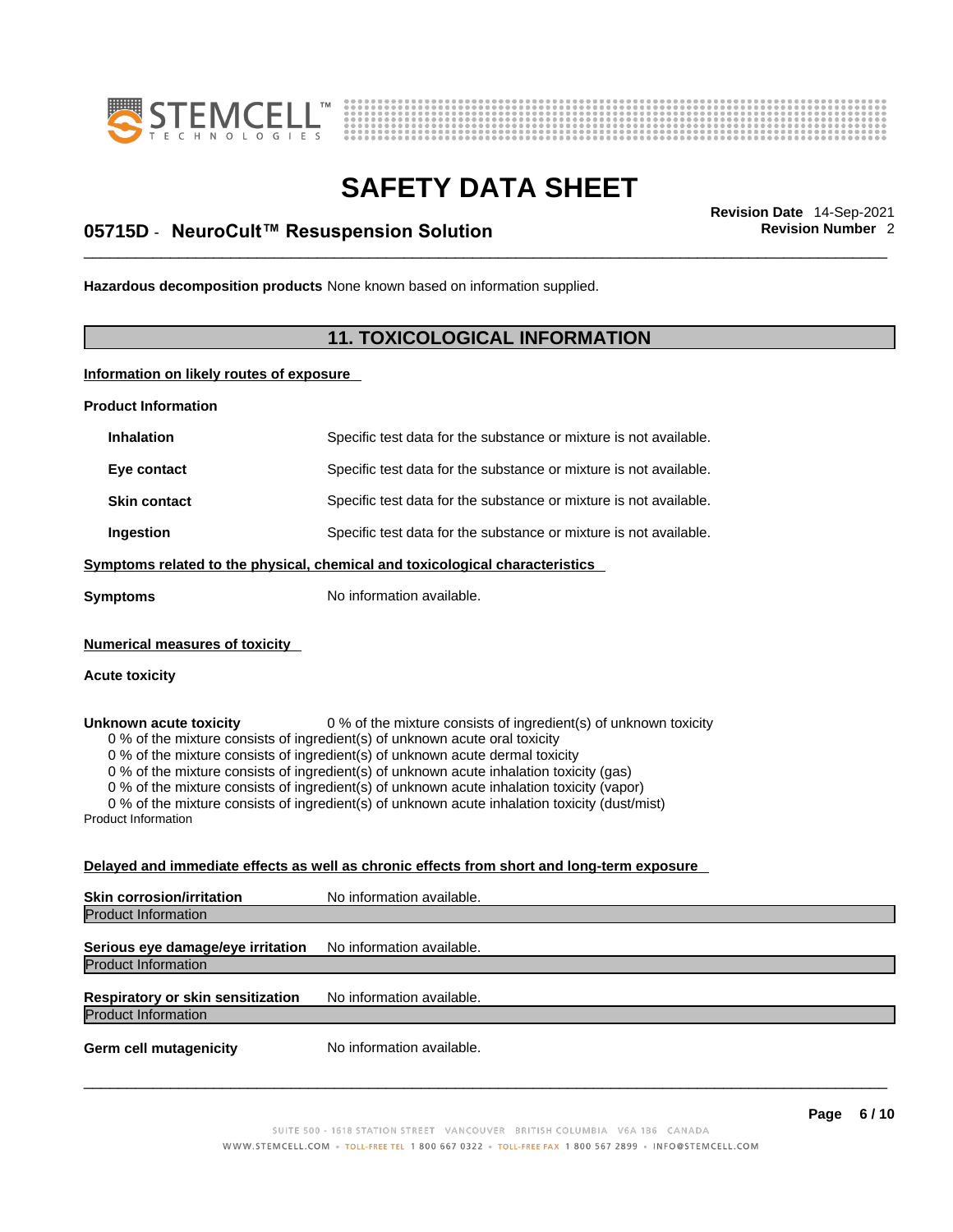



# \_\_\_\_\_\_\_\_\_\_\_\_\_\_\_\_\_\_\_\_\_\_\_\_\_\_\_\_\_\_\_\_\_\_\_\_\_\_\_\_\_\_\_\_\_\_\_\_\_\_\_\_\_\_\_\_\_\_\_\_\_\_\_\_\_\_\_\_\_\_\_\_\_\_\_\_\_\_\_\_\_\_\_\_\_\_\_\_\_\_\_\_\_ **Revision Date** 14-Sep-2021 **05715D** - **NeuroCult™ Resuspension Solution Revision Number** 2

| <b>Product Information</b>             |                                                                                                                    |  |  |
|----------------------------------------|--------------------------------------------------------------------------------------------------------------------|--|--|
| Carcinogenicity                        | No information available.                                                                                          |  |  |
| <b>Reproductive toxicity</b>           | No information available.                                                                                          |  |  |
|                                        | <b>Product Information</b>                                                                                         |  |  |
| <b>STOT - single exposure</b>          | No information available.<br><b>Product Information</b>                                                            |  |  |
| <b>STOT - repeated exposure</b>        | No information available.                                                                                          |  |  |
|                                        | <b>Product Information</b>                                                                                         |  |  |
| <b>Aspiration hazard</b>               | No information available.                                                                                          |  |  |
| <b>12. ECOLOGICAL INFORMATION</b>      |                                                                                                                    |  |  |
| <b>Ecotoxicity</b>                     |                                                                                                                    |  |  |
|                                        | <b>Product Information</b>                                                                                         |  |  |
| <b>Persistence and degradability</b>   | No information available.                                                                                          |  |  |
| <b>Bioaccumulation</b>                 | There is no data for this product.                                                                                 |  |  |
| Other adverse effects                  | No information available.                                                                                          |  |  |
| <b>13. DISPOSAL CONSIDERATIONS</b>     |                                                                                                                    |  |  |
|                                        |                                                                                                                    |  |  |
| <b>Waste treatment methods</b>         |                                                                                                                    |  |  |
| Waste from residues/unused<br>products | Dispose of in accordance with local regulations. Dispose of waste in accordance with<br>environmental legislation. |  |  |
| <b>Contaminated packaging</b>          | Do not reuse empty containers.                                                                                     |  |  |

### **14. TRANSPORT INFORMATION**

DOT Not regulated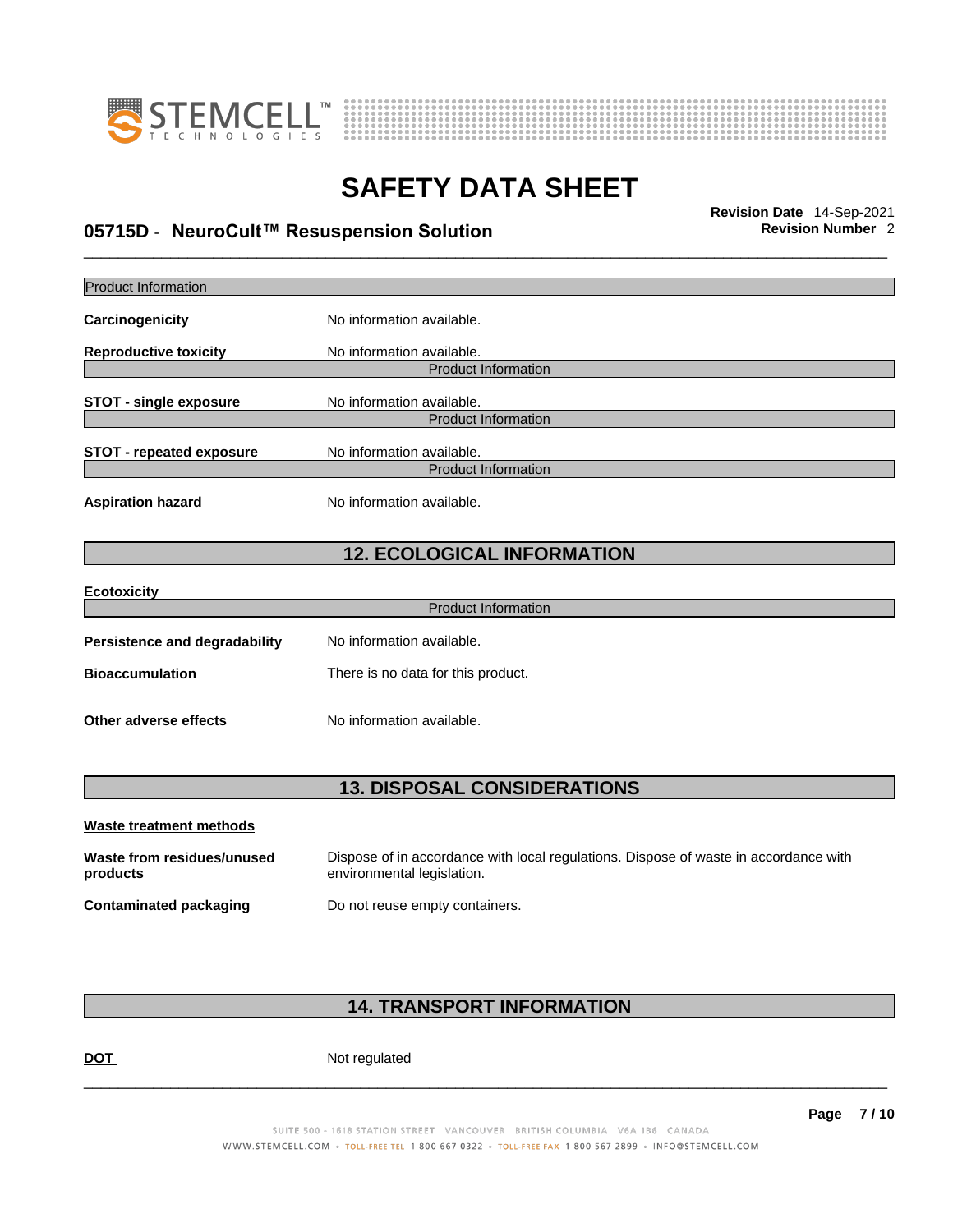



# \_\_\_\_\_\_\_\_\_\_\_\_\_\_\_\_\_\_\_\_\_\_\_\_\_\_\_\_\_\_\_\_\_\_\_\_\_\_\_\_\_\_\_\_\_\_\_\_\_\_\_\_\_\_\_\_\_\_\_\_\_\_\_\_\_\_\_\_\_\_\_\_\_\_\_\_\_\_\_\_\_\_\_\_\_\_\_\_\_\_\_\_\_ **Revision Date** 14-Sep-2021 **05715D** - **NeuroCult™ Resuspension Solution Revision Number** 2

| <b>TDG</b>  | Not regulated |
|-------------|---------------|
| <b>MEX</b>  | Not regulated |
| ICAO (air)  | Not regulated |
| <b>IATA</b> | Not regulated |
| <b>IMDG</b> | Not regulated |
| <b>RID</b>  | Not regulated |
| <b>ADR</b>  | Not regulated |
| <b>ADN</b>  | Not regulated |

#### **15. REGULATORY INFORMATION**

| <b>International Inventories</b> |                 |
|----------------------------------|-----------------|
| <b>TSCA</b>                      | Does not comply |
| <b>DSL/NDSL</b>                  | Does not comply |
| <b>EINECS/ELINCS</b>             | Does not comply |
| <b>ENCS</b>                      | Does not comply |
| <b>IECSC</b>                     | Complies        |
| <b>KECL</b>                      | Does not comply |
| <b>PICCS</b>                     | Complies        |
| <b>AICS</b>                      | Complies        |
|                                  |                 |

 **Legend:** 

 **TSCA** - United States Toxic Substances Control Act Section 8(b) Inventory

 **DSL/NDSL** - Canadian Domestic Substances List/Non-Domestic Substances List

 **EINECS/ELINCS** - European Inventory of Existing Chemical Substances/European List of Notified Chemical Substances

 **ENCS** - Japan Existing and New Chemical Substances

 **IECSC** - China Inventory of Existing Chemical Substances

 **KECL** - Korean Existing and Evaluated Chemical Substances

 **PICCS** - Philippines Inventory of Chemicals and Chemical Substances

 **AICS** - Australian Inventory of Chemical Substances

#### **US Federal Regulations**

#### **SARA 313**

Section 313 of Title III of the Superfund Amendments and Reauthorization Act of 1986 (SARA). This product does not contain any chemicals which are subject to the reporting requirements of the Act and Title 40 of the Code of Federal Regulations, Part 372.

| No |  |
|----|--|
| No |  |
|    |  |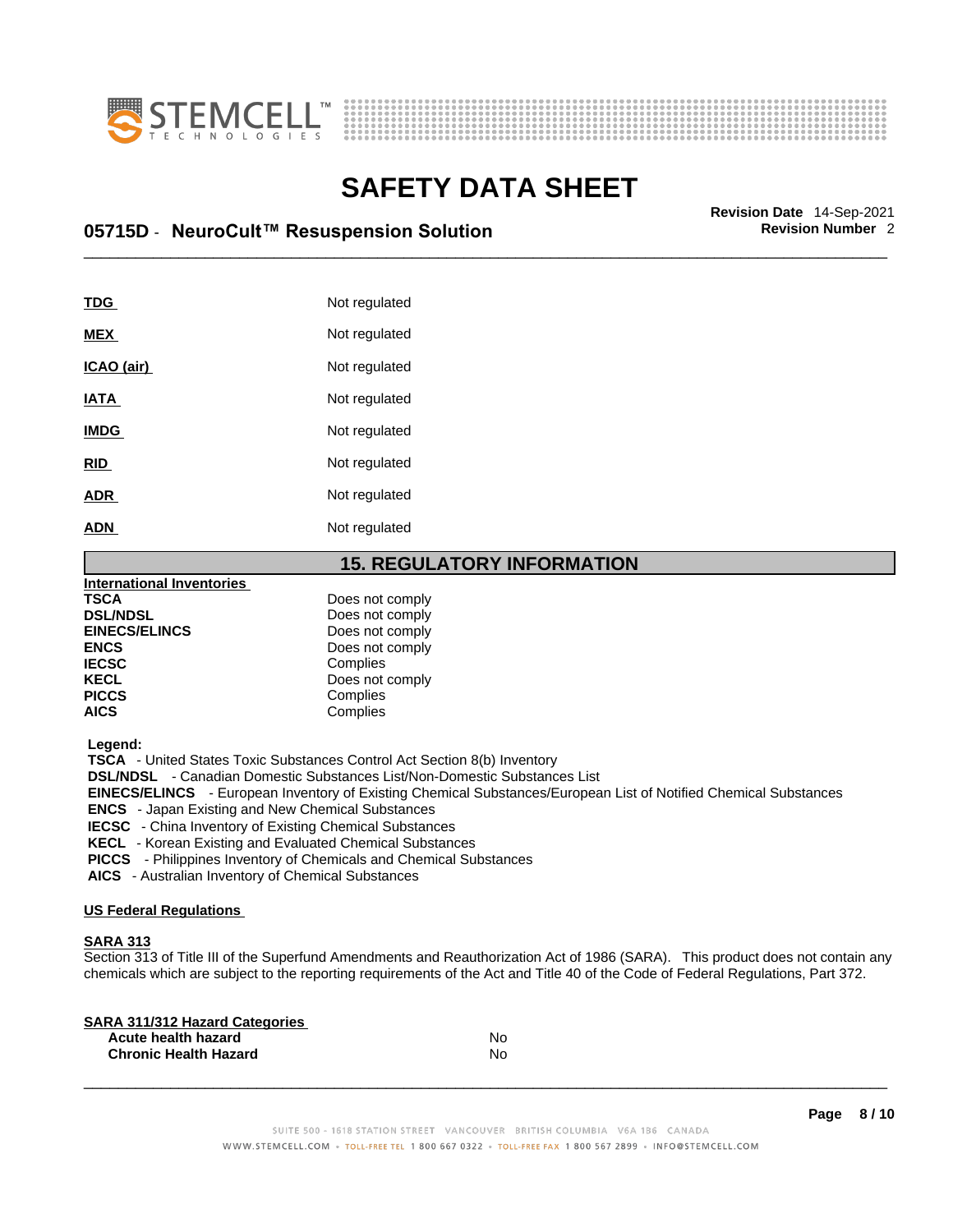



# \_\_\_\_\_\_\_\_\_\_\_\_\_\_\_\_\_\_\_\_\_\_\_\_\_\_\_\_\_\_\_\_\_\_\_\_\_\_\_\_\_\_\_\_\_\_\_\_\_\_\_\_\_\_\_\_\_\_\_\_\_\_\_\_\_\_\_\_\_\_\_\_\_\_\_\_\_\_\_\_\_\_\_\_\_\_\_\_\_\_\_\_\_ **Revision Date** 14-Sep-2021 **05715D** - **NeuroCult™ Resuspension Solution Revision Number** 2

**Fire hazard** No **Sudden release of pressure hazard Reactive Hazard** No

#### **CWA** (Clean Water Act)

This product does not contain any substances regulated as pollutants pursuant to the Clean Water Act (40 CFR 122.21 and 40 CFR 122.42).

#### **CERCLA**

This material, as supplied, does not contain any substances regulated as hazardous substances under the Comprehensive Environmental Response Compensation and Liability Act (CERCLA) (40 CFR 302) or the Superfund Amendments and Reauthorization Act (SARA) (40 CFR 355). There may be specific reporting requirements at the local, regional, or state level pertaining to releases of this material.

#### **US State Regulations**

#### **California Proposition 65**

This product does not contain any Proposition 65 chemicals.

#### **U.S. State Right-to-Know Regulations**

#### **US State Regulations**

| Chemical name | <b>New Jersey</b> | <b>Massachusetts</b> | Pennsylvania |
|---------------|-------------------|----------------------|--------------|
| Water         |                   |                      |              |
| 7732-18-5     |                   |                      |              |

#### **U.S. EPA Label Information**

**EPA Pesticide Registration Number** Not applicable

### **16. OTHER INFORMATION, INCLUDING DATE OF PREPARATION OF THE LAST REVISION**

**Prepared By, State Control. STEMCELL Technologies Canada Inc.** Cuality Control. STEMCELL Technologies Canada Inc.

**Revision Date** 14-Sep-2021

**Revision Note** Noinformation available.

#### **Disclaimer**

The information provided in this Safety Data Sheet is correct to the best of our knowledge, information and belief at the date of its publication. The information given is designed only as a guidance for safe handling, use, processing, storage, transportation, disposal and release and is not to be considered a warranty or quality specification. The information relates only to the specific material designated and may not be valid for such material used in combination with any other